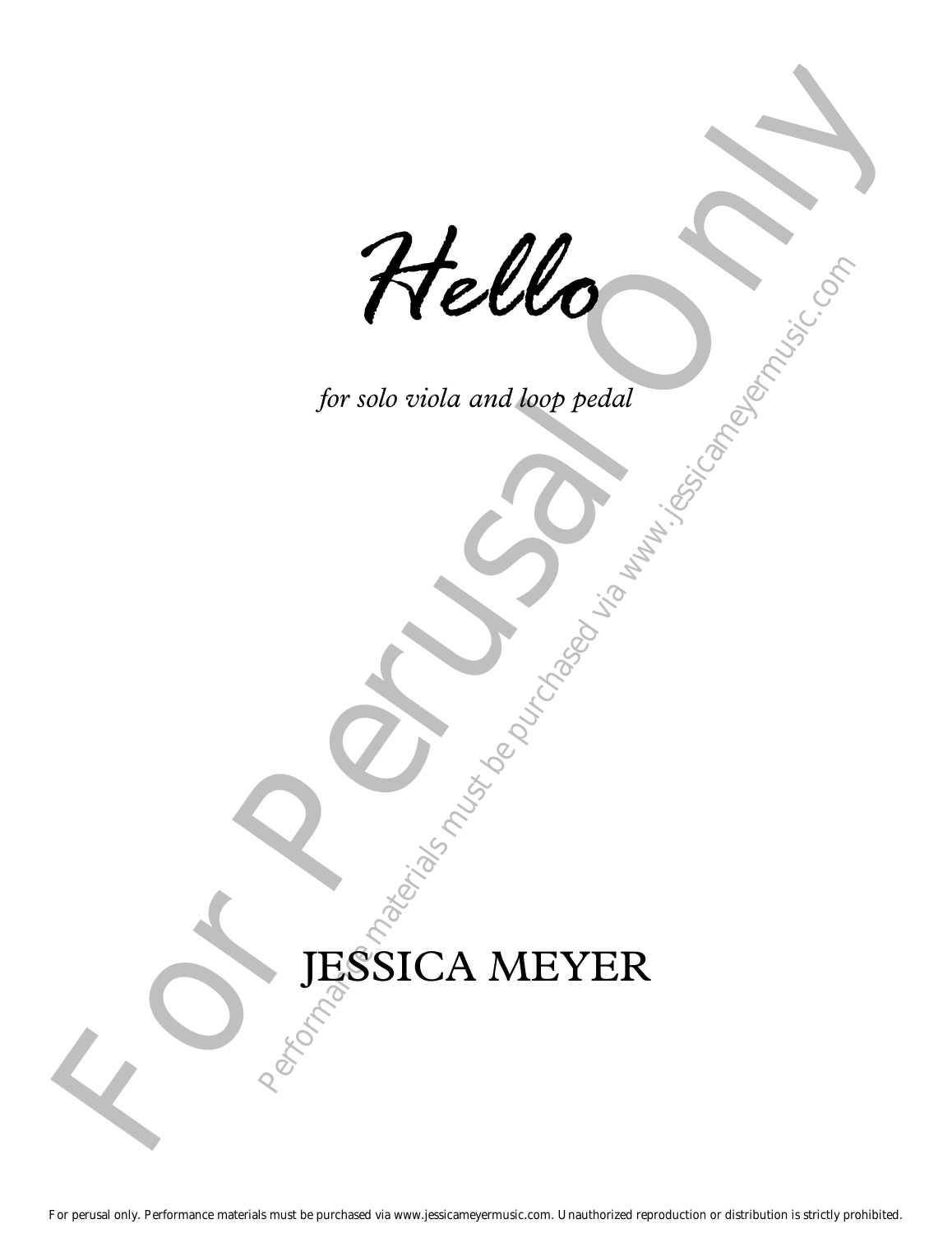*Hello*

*for solo viola and loop pedal*

**5'**

## **PROGRAM NOTE**

This piece is about that warm and fuzzy feeling you have when you are spending time with a person and they shift from just being someone you know to something more meaningful. Nothing is particularly said, but the connection is clearly felt.

## **INSTRUCTIONS**

- This piece was written with a Boss Loop Station RC-20XL Phrase Recorder and a DPA 4099V Clip Microphone. However, the piece could be performed on any loop pedal that can start and stop playback, and loop an 8 beat phrase.

-The mic should amplify the natural resonance of the viola (I don't think stick-on contact mics would work, but feel free to try them). We want to be able to capture the more fragile and wispy sul tasto sounds.

**Performance materials must be purchased via which the purchase materials must be purchased via which a purchase material with a person of the sound of purchase materials must be purchased via with a person to purchase a c For Solution and the Control of the Control of the Control of the Control of the Control of the Control only the Control of the Control only the Control only the Control only the Control only the Control only the Control** - To record, press the left pedal down. When you press it again, whatever you just played will have been recorded by the machine, for the exact length of time between pedal presses, and will start to repeat over and over again. Repeat the process to add layers. Each new layer of material is marked by a rehearsal #.

-For this piece, your subdivisions need to be exact in order for all of the counterpoint to work, so practice with a metronome a handful of times before attempting to play with the looper.

- To stop the playback, touch the right pedal. To clear all the sounds from the memory bank, hold the right pedal down for a few seconds to erase.

- When it is marked "solo" it means that you are not recording and are just playing along with the loops.